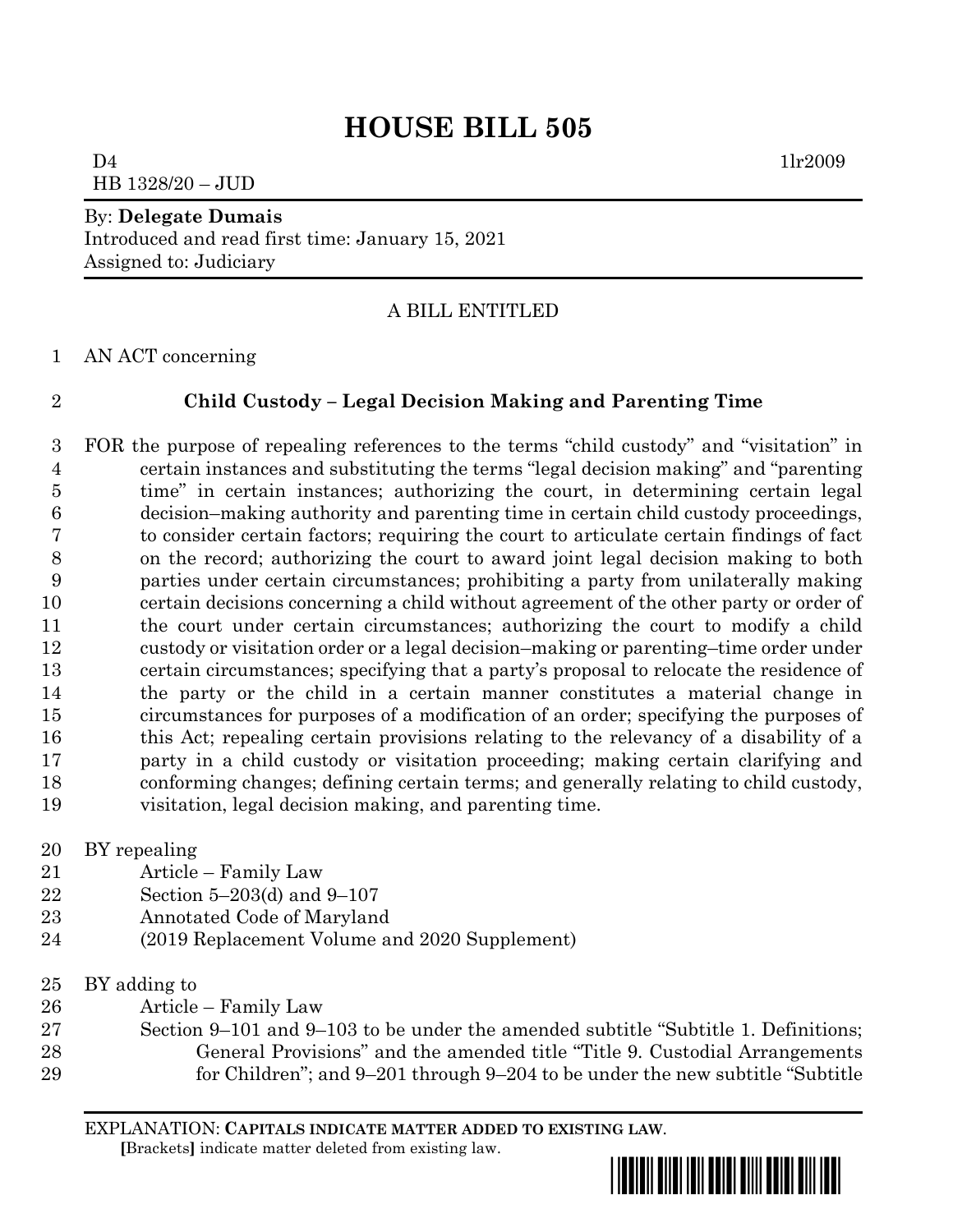| $\mathbf{1}$<br>$\overline{2}$<br>$\boldsymbol{3}$<br>4 | 2. Legal Decision Making and Parental Responsibility – Judicial<br>Determinations"<br>Annotated Code of Maryland<br>(2019 Replacement Volume and 2020 Supplement)                                                                                                                                  |
|---------------------------------------------------------|----------------------------------------------------------------------------------------------------------------------------------------------------------------------------------------------------------------------------------------------------------------------------------------------------|
| $\overline{5}$<br>$\,6$<br>7<br>$8\,$<br>9              | BY repealing and reenacting, with amendments,<br>Article - Family Law<br>Section 9-101, 9-101.1, 9-101.2, 9-103, 9-104, 9-105, 9-106, and 9-108<br>Annotated Code of Maryland<br>(2019 Replacement Volume and 2020 Supplement)                                                                     |
| 10<br>11                                                | SECTION 1. BE IT ENACTED BY THE GENERAL ASSEMBLY OF MARYLAND,<br>That the Laws of Maryland read as follows:                                                                                                                                                                                        |
| 12                                                      | <b>Article - Family Law</b>                                                                                                                                                                                                                                                                        |
| 13                                                      | $5 - 203.$                                                                                                                                                                                                                                                                                         |
| 14<br>15                                                | $\lceil$ (d)<br>If the parents live apart, a court may award custody of a minor child to<br>(1)<br>either parent or joint custody to both parents.                                                                                                                                                 |
| 16<br>17                                                | Neither parent is presumed to have any right to custody that is superior<br>(2)<br>to the right of the other parent.                                                                                                                                                                               |
| 18                                                      | Title 9. [Child Custody and Visitation] CUSTODIAL ARRANGEMENTS FOR CHILDREN.                                                                                                                                                                                                                       |
| 19                                                      | Subtitle 1. [In General] DEFINITIONS; GENERAL PROVISIONS.                                                                                                                                                                                                                                          |
| 20                                                      | $9 - 101.$                                                                                                                                                                                                                                                                                         |
| 21<br>$22\,$                                            | (A)<br>IN THIS TITLE THE FOLLOWING WORDS HAVE THE MEANINGS<br><b>INDICATED.</b>                                                                                                                                                                                                                    |
| 23                                                      | "CHILD" MEANS AN INDIVIDUAL UNDER THE AGE OF 18 YEARS.<br>(B)                                                                                                                                                                                                                                      |
| 24<br>$25\,$<br>26<br>$27\,$<br>28                      | (1) "LEGAL DECISION MAKING" MEANS THE RIGHT AND OBLIGATION<br>(C)<br>TO MAKE MAJOR LONG-TERM DECISIONS INVOLVING MEDICAL CARE, MENTAL<br>HEALTH, EDUCATION, RELIGIOUS TRAINING, EXTRACURRICULAR ACTIVITIES, AND<br>OTHER MATTERS OF MAJOR SIGNIFICANCE CONCERNING THE CHILD'S LIFE AND<br>WELFARE. |
| 29                                                      | "LEGAL DECISION MAKING" IS ALSO KNOWN AS LEGAL CUSTODY.<br>(2)                                                                                                                                                                                                                                     |
| 30                                                      | "PARENTING TIME" MEANS:<br>(D)<br>(1)                                                                                                                                                                                                                                                              |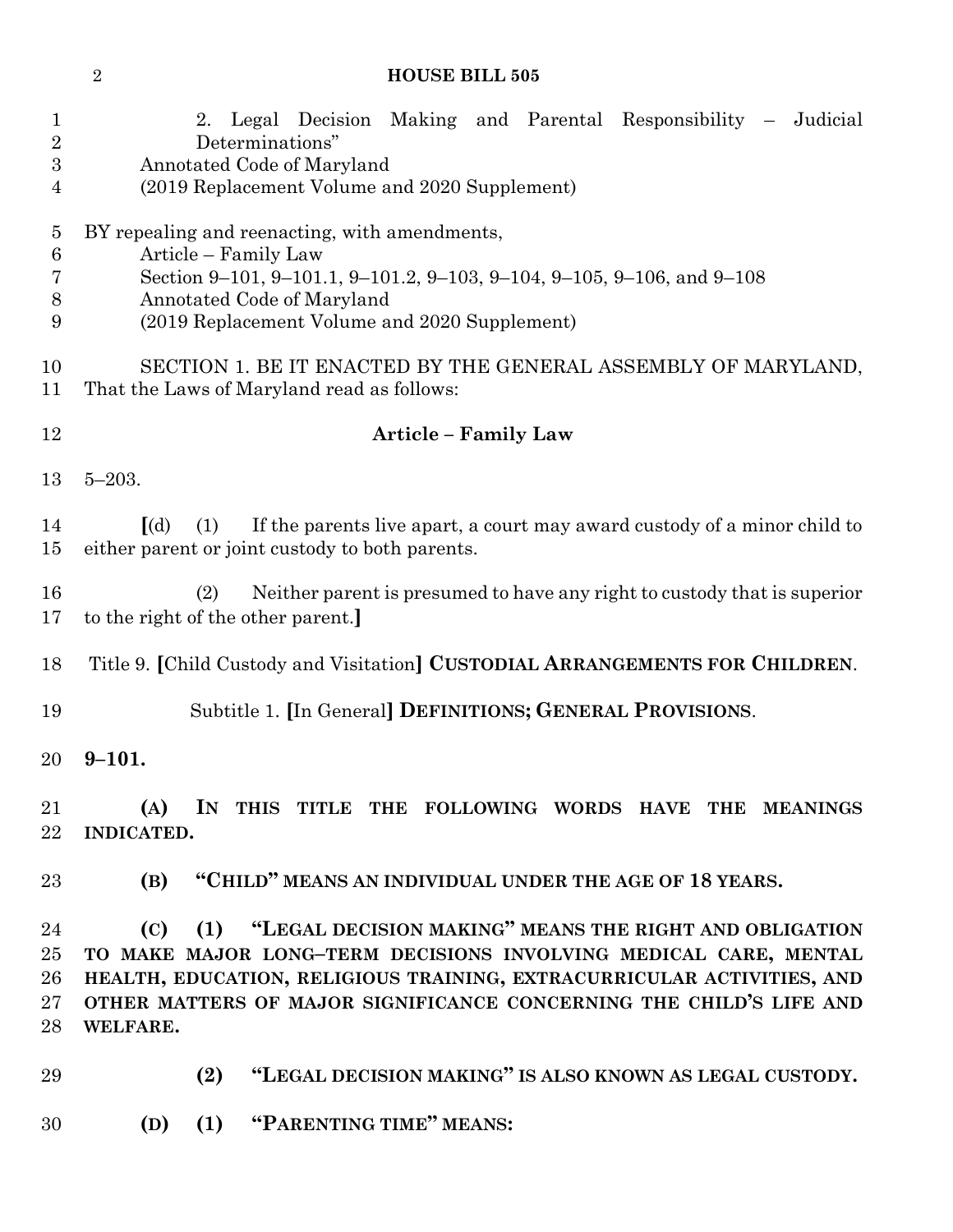**(I) THE TIME THE CHILD IS IN A PARENT'S CARE ACCORDING TO AN AGREEMENT OR A COURT–ORDERED SCHEDULE; AND** 

 **(II) THE RIGHT AND OBLIGATION OF A PARENT TO PROVIDE A HOME FOR THE CHILD, ADDRESS THE CHILD'S NEEDS, AND MAKE THE DAY–TO–DAY DECISIONS REQUIRED DURING THE TIME THE CHILD IS WITH THAT PARENT.**

 **(2) "PARENTING TIME" IS ALSO KNOWN AS PHYSICAL CUSTODY, VISITATION, OR ACCESS.**

**9–103.**

 **(A) IF THE PARENTS LIVE APART, A COURT MAY AWARD LEGAL DECISION MAKING OR PARENTING TIME TO EITHER PARENT OR JOINTLY TO BOTH PARENTS.**

 **(B) NEITHER PARENT IS PRESUMED TO HAVE ANY RIGHT TO LEGAL DECISION MAKING OR PARENTING TIME THAT IS SUPERIOR TO THE RIGHT OF THE OTHER PARENT.**

**[**9–101.**] 9–104.**

 (a) In any **[**custody or visitation**] LEGAL DECISION–MAKING OR PARENTING–TIME** proceeding, if the court has reasonable grounds to believe that a child has been abused or neglected by a party to the proceeding, the court shall determine whether abuse or neglect is likely to occur if **[**custody or visitation**] LEGAL DECISION–MAKING OR PARENTING–TIME** rights are granted to the party.

 (b) Unless the court specifically finds that there is no likelihood of further child abuse or neglect by the party, the court shall deny **[**custody or visitation**] LEGAL DECISION–MAKING OR PARENTING–TIME** rights to that party, except that the court may approve a supervised **[**visitation**] PARENTING–TIME** arrangement that assures the safety and the physiological, psychological, and emotional well–being of the child.

- **[**9–101.1.**] 9–105.**
- 

26 (a) In this section, "abuse" has the meaning stated in  $\S$  4–501 of this article.

 (b) In a **[**custody or visitation**] LEGAL DECISION–MAKING OR PARENTING–TIME** proceeding, the court shall consider**[**, when deciding custody or visitation issues,**]** evidence of abuse by a party against:

- (1) the other parent of the party's child;
- (2) the party's spouse; or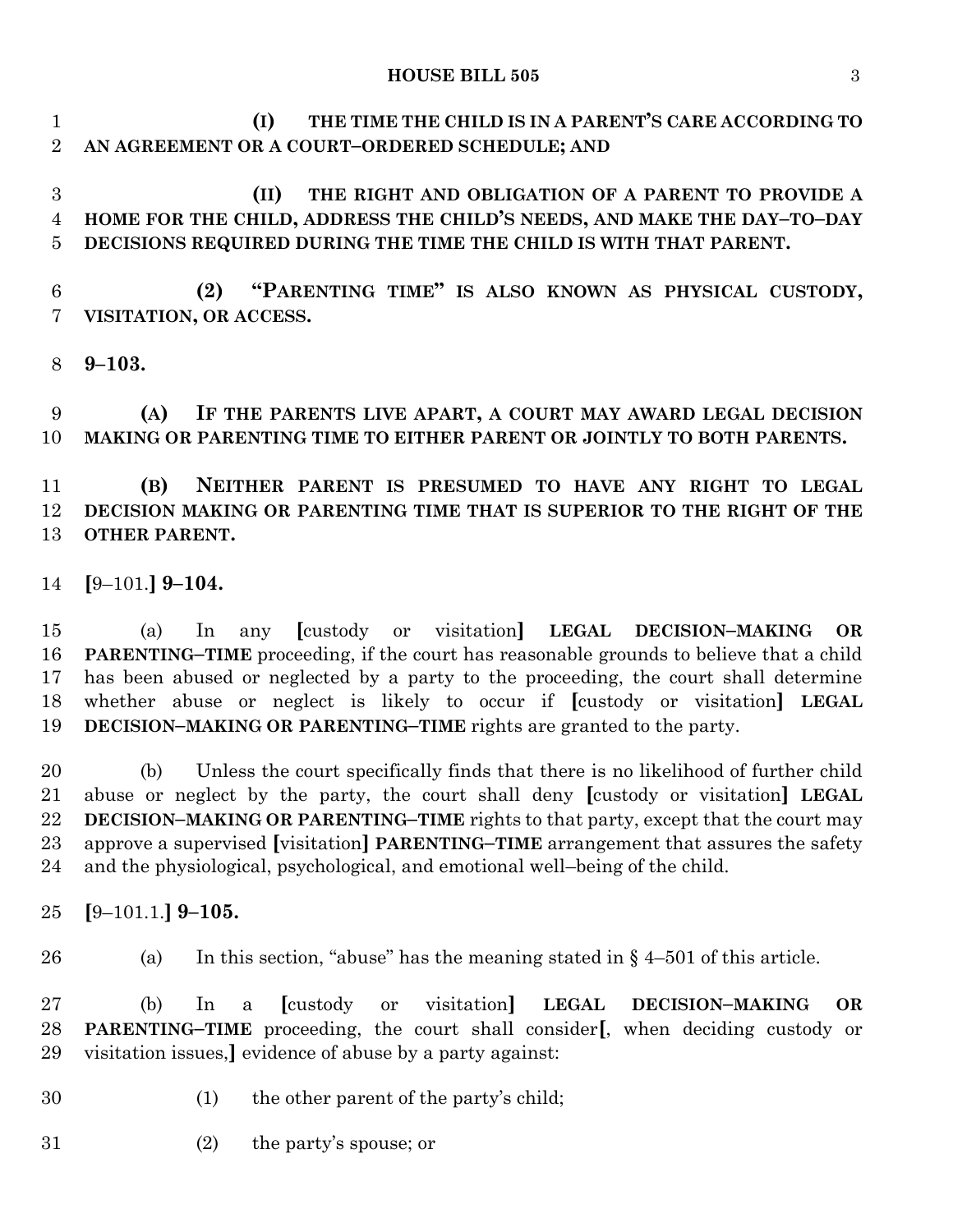(3) any child residing within the party's household, including a child other than the child who is the subject of the **[**custody or visitation**]** proceeding.

 (c) If the court finds that a party has committed abuse against the other parent of the party's child, the party's spouse, or any child residing within the party's household, the court shall make arrangements for **[**custody or visitation**] LEGAL DECISION MAKING OR PARENTING TIME** that best protect:

(1) the child who is the subject of the proceeding; and

(2) the victim of the abuse.

**[**9–101.2.**] 9–106.**

 (a) Except as provided in subsection (b) of this section, unless good cause for the award of **[**custody or visitation**] LEGAL DECISION MAKING OR PARENTING TIME** is shown by clear and convincing evidence, a court may not award **[**custody of a child or visitation with a child**] LEGAL DECISION MAKING OR PARENTING TIME**:

 (1) to a parent who has been found by a court of this State to be guilty of first degree or second degree murder of the other parent of the child, another child of the parent, or any family member residing in the household of either parent of the child; or

 (2) to a parent who has been found by a court of any state or of the United States to be guilty of a crime that, if committed in this State, would be first degree murder or second degree murder of the other parent of the child, another child of the parent, or any family member residing in the household of either parent of the child.

 (b) If it is in the best interest of the child, the court may approve a supervised **[**visitation**] PARENTING–TIME** arrangement that assures the safety and the physiological, psychological, and emotional well–being of the child.

**[**9–103.**] 9–107.**

 (a) A child who is 16 years old or older and who is subject to a custody order or decree **OR A LEGAL DECISION–MAKING OR PARENTING–TIME ORDER OR DECREE** may file a petition to change custody **OR LEGAL DECISION MAKING OR PARENTING TIME**.

 (b) A petitioner under this section may file the proceeding in the petitioner's own name and need not proceed by guardian or next friend.

 (c) Notwithstanding any other provision of this article, if a petitioner under this section petitions a court to amend a custody order or decree **OR A LEGAL DECISION–MAKING OR PARENTING–TIME ORDER OR DECREE**, the court: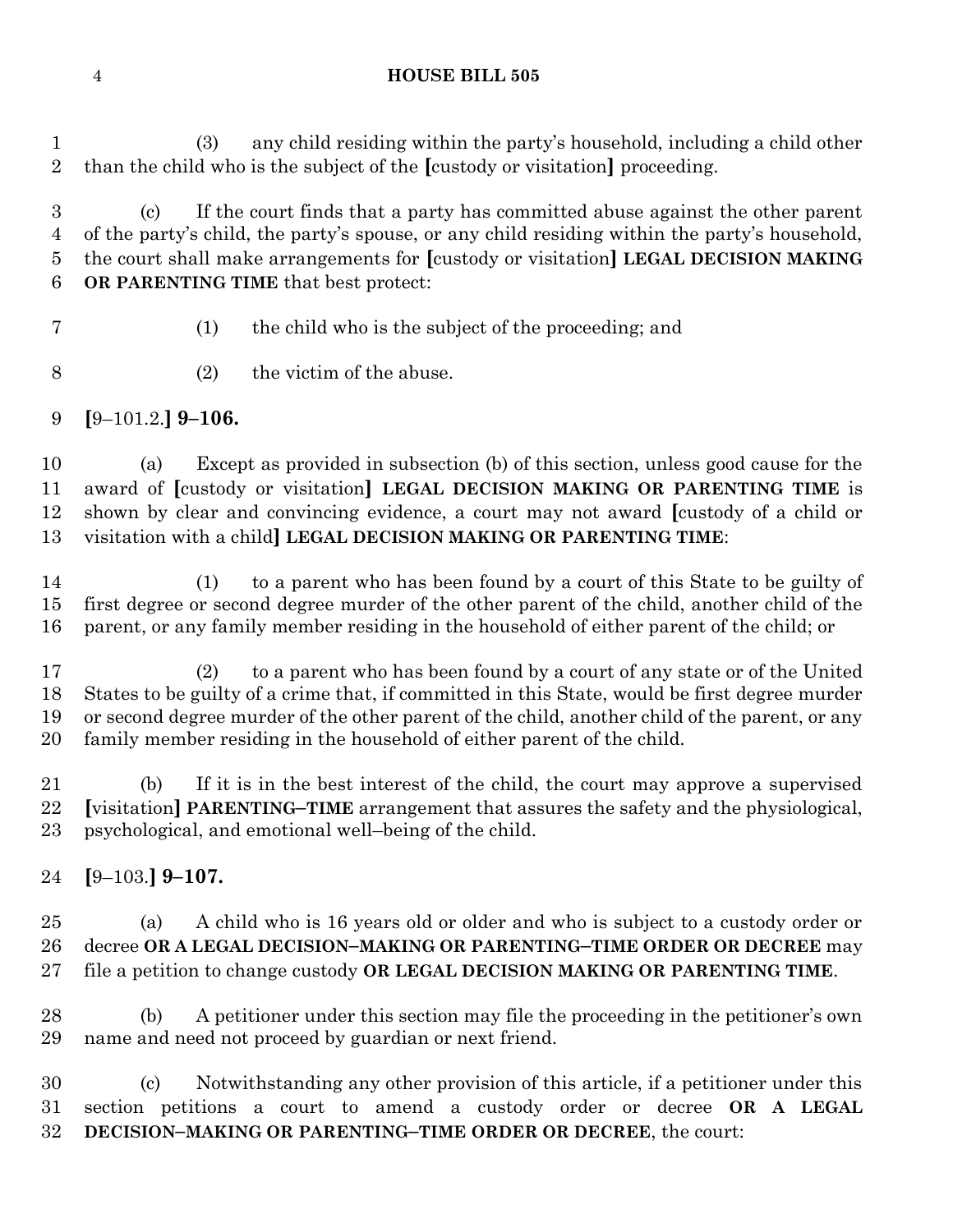(1) shall hold a hearing; and

 (2) may amend the order or decree and **[**place the child in the custody of**] GRANT LEGAL DECISION MAKING OR PARENTING TIME TO** the parent designated by the child.

**[**9–104.**] 9–108.**

 Unless otherwise ordered by a court, access to medical, dental, and educational records concerning the child may not be denied to a parent **[**because the parent does not have physical custody of the child**]**.

# **[**9–105.**] 9–109.**

 **[**In any custody or visitation proceeding, if**] IF** the court determines that a party to a custody or visitation order **OR LEGAL DECISION–MAKING OR PARENTING–TIME ORDER** has unjustifiably denied or interfered with **[**visitation**] THE RIGHTS** granted by **[**a custody or visitation**] THE** order, the court may, in addition to any other remedy available to the court and in a manner consistent with the best interests of the child, take any or all of the following actions:

- 
- (1) order that the **[**visitation**] PARENTING TIME** be rescheduled;

 (2) modify the custody or visitation **OR LEGAL DECISION–MAKING OR PARENTING–TIME** order to require additional terms or conditions designed to ensure future compliance with the order; or

 (3) assess costs or counsel fees against the party who has unjustifiably denied or interfered with **[**visitation**] PARENTING–TIME** rights.

**[**9–106.**] 9–110.**

 (a) (1) Except as provided in subsection (b) of this section, in any **[**custody or visitation**] LEGAL DECISION–MAKING OR PARENTING–TIME** proceeding the court **[**may**] SHALL** include as a condition of a **[**custody or visitation**] LEGAL DECISION–MAKING OR PARENTING–TIME** order a requirement that either party provide advance written notice of at least 90 days to the court, the other party, or both, of the intent to relocate the permanent residence of the party or the child either within or outside the State.

(2) The court may prescribe the form and content of the notice requirement.

 (3) If the court orders that notice be given to the other party, a mailing of the notice by certified mail, return receipt requested, to the last known address of the other party shall be deemed sufficient to comply with the notice requirement.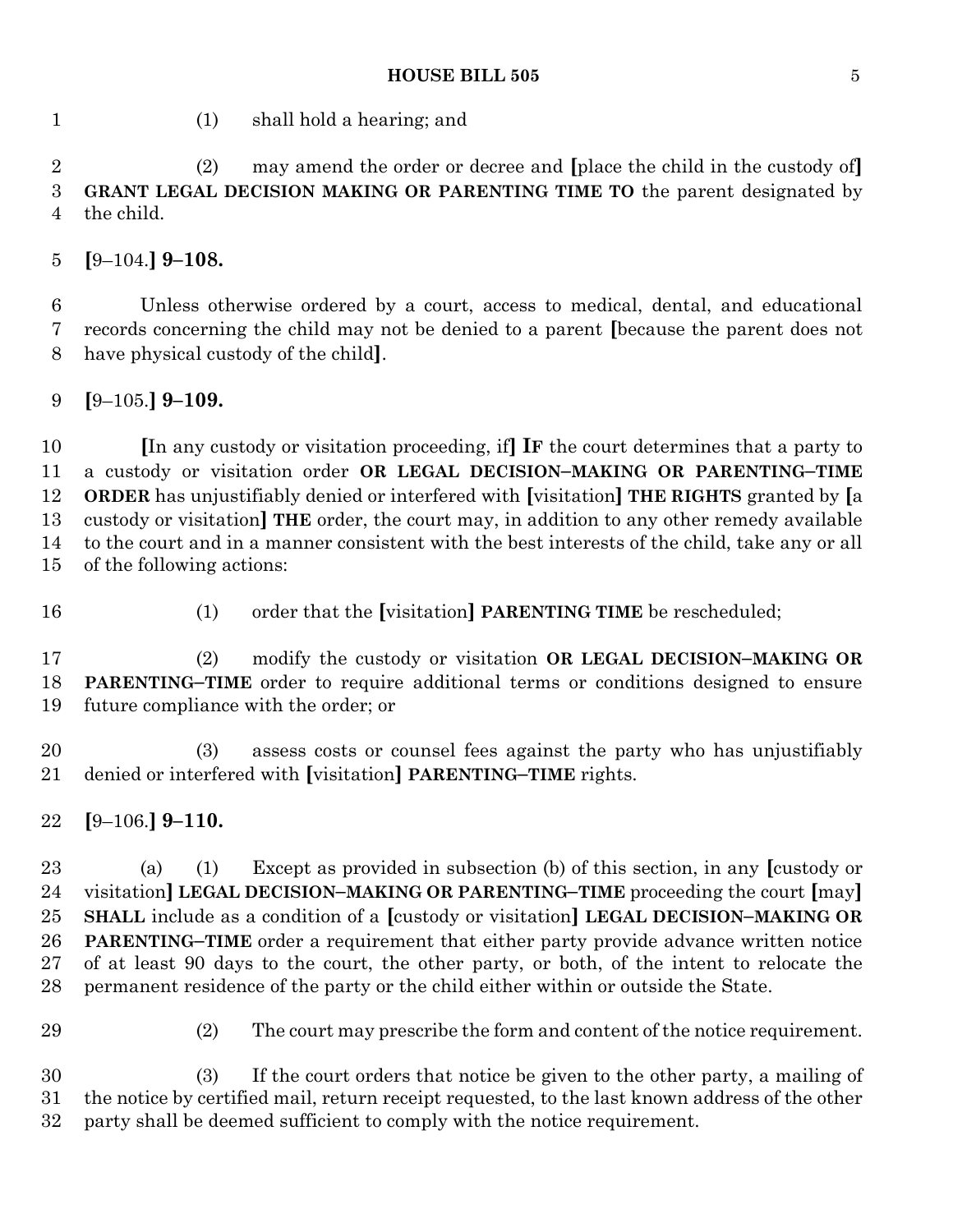(4) If either party files a petition regarding a proposed relocation within 20 days of the written notice of the relocation required by paragraph (1) of this subsection, the court shall set a hearing on the petition on an expedited basis.

 (b) On a showing that notice would expose the child or either party to abuse as defined in § 4–501 of this article or for any other good cause the court shall waive the notice required by this section.

 (c) If either party is required to relocate in less than the 90–day period specified in the notice requirement, the court may consider as a defense to any action brought for a violation of the notice requirement that:

 (1) relocation was necessary due to financial or other extenuating circumstances; and

 (2) the required notice was given within a reasonable time after learning of the necessity to relocate.

 (d) The court may consider any violation of the notice requirement as a factor in determining the merits of any subsequent proceeding involving **[**custody or visitation**] LEGAL DECISION MAKING OR PARENTING TIME**.

- **[**9–107.
- (a) (1) In this section the following words have the meanings indicated.
- (2) (i) "Disability" means:

20 1. a physical or mental impairment that substantially limits one or more of an individual's major life activities;

22 2. a record of having a physical or mental impairment that substantially limits one or more of an individual's major life activities; or

 3. being regarded as having a physical or mental impairment that substantially limits one or more of an individual's major life activities.

 (ii) "Disability" shall be construed in accordance with the ADA Amendments Act of 2008, P.L. 110–325.

 (3) "Supportive parenting services" means services that may assist an individual with a disability in the effective use of techniques and methods to enable the individual to discharge the individual's responsibilities to a child as successfully as an individual who does not have a disability, including nonvisual techniques for individuals who are blind.

(b) (1) In any custody or visitation proceeding, the disability of a party is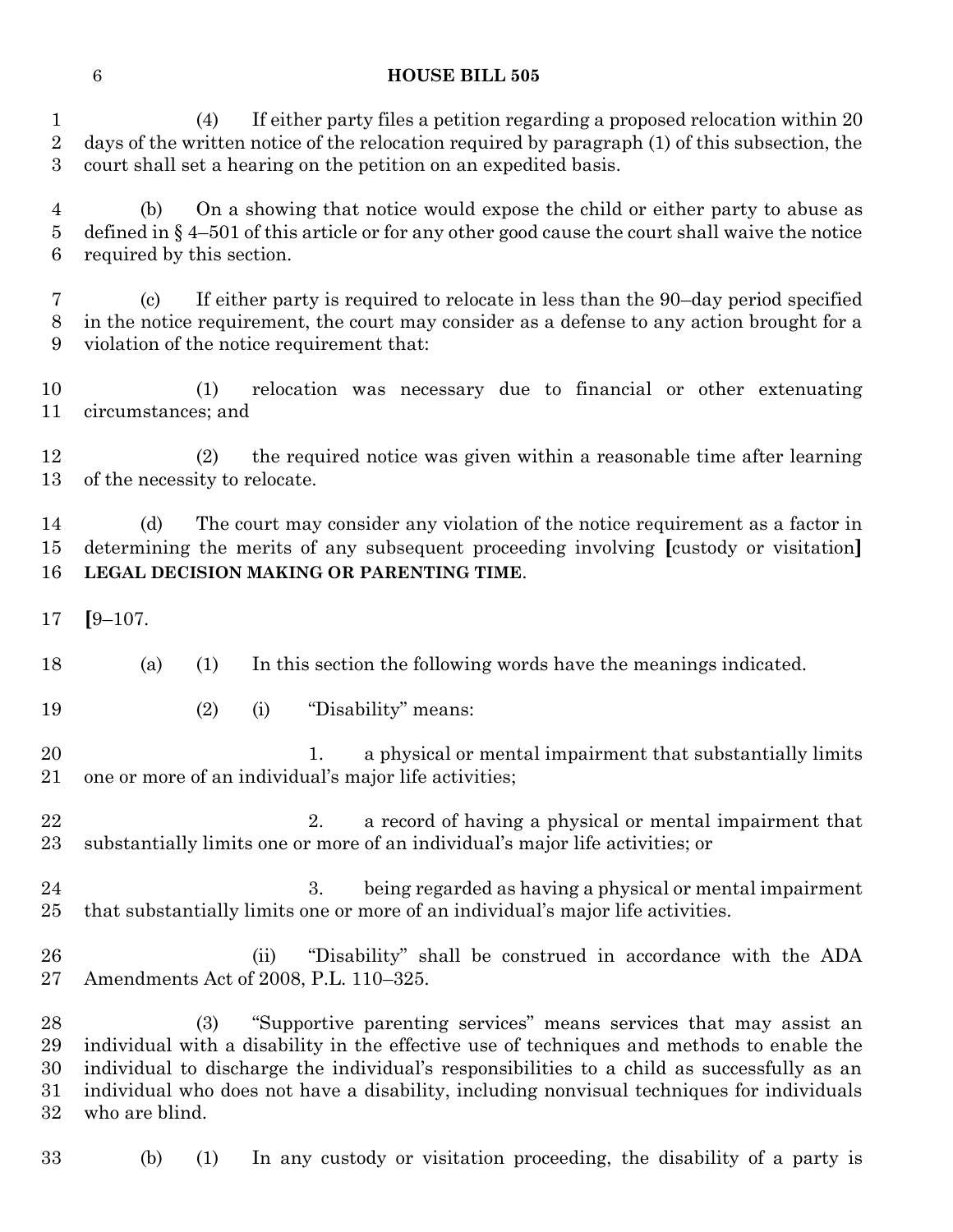relevant only to the extent that the court finds, based on evidence in the record, that the disability affects the best interest of the child.

 (2) The party alleging that the disability of the other party affects the best interest of the child bears the burden of proving that the disability of the other party affects the best interest of the child.

 (3) If the burden of proof is met, the party who has a disability shall have the opportunity to prove that supportive parenting services would prevent a finding that the disability affects the best interest of the child.

 (4) If the court finds that the disability of a party affects the best interest of the child and denies or limits custody or visitation, the court shall specifically state in writing:

12 (i) the basis for the finding; and

 (ii) the reason that the provision of supportive parenting services is not a reasonable accommodation to prevent the finding.**]**

- **[**9–108.**] 9–111.**
- (a) In this section:

 (1) "deployment" means compliance with military orders received by a member of the United States Army, Navy, Air Force, Marine Corps, Coast Guard, National Guard, or any other Reserve component to report for combat operations or other active service for which the member is required to report unaccompanied by any family member or that is classified by the member's branch as remote; and

 (2) "deployment" does not include National Guard or Reserve annual training, inactive duty days, or drill weekends.

 (b) Any order or modification of an existing child custody or visitation order **OR LEGAL DECISION–MAKING OR PARENTING–TIME ORDER** issued by a court during a term of a deployment of a parent shall specifically reference the deployment of the parent.

 (c) (1) A parent who petitions the court for an order or modification of an existing child custody or visitation order **OR LEGAL DECISION–MAKING OR PARENTING–TIME ORDER** after returning from a deployment shall specifically reference the date of the end of the deployment in the petition.

 (2) (i) If the petition under paragraph (1) of this subsection is filed within 30 days after the end of the deployment of the parent, the court shall set a hearing on the petition on an expedited basis.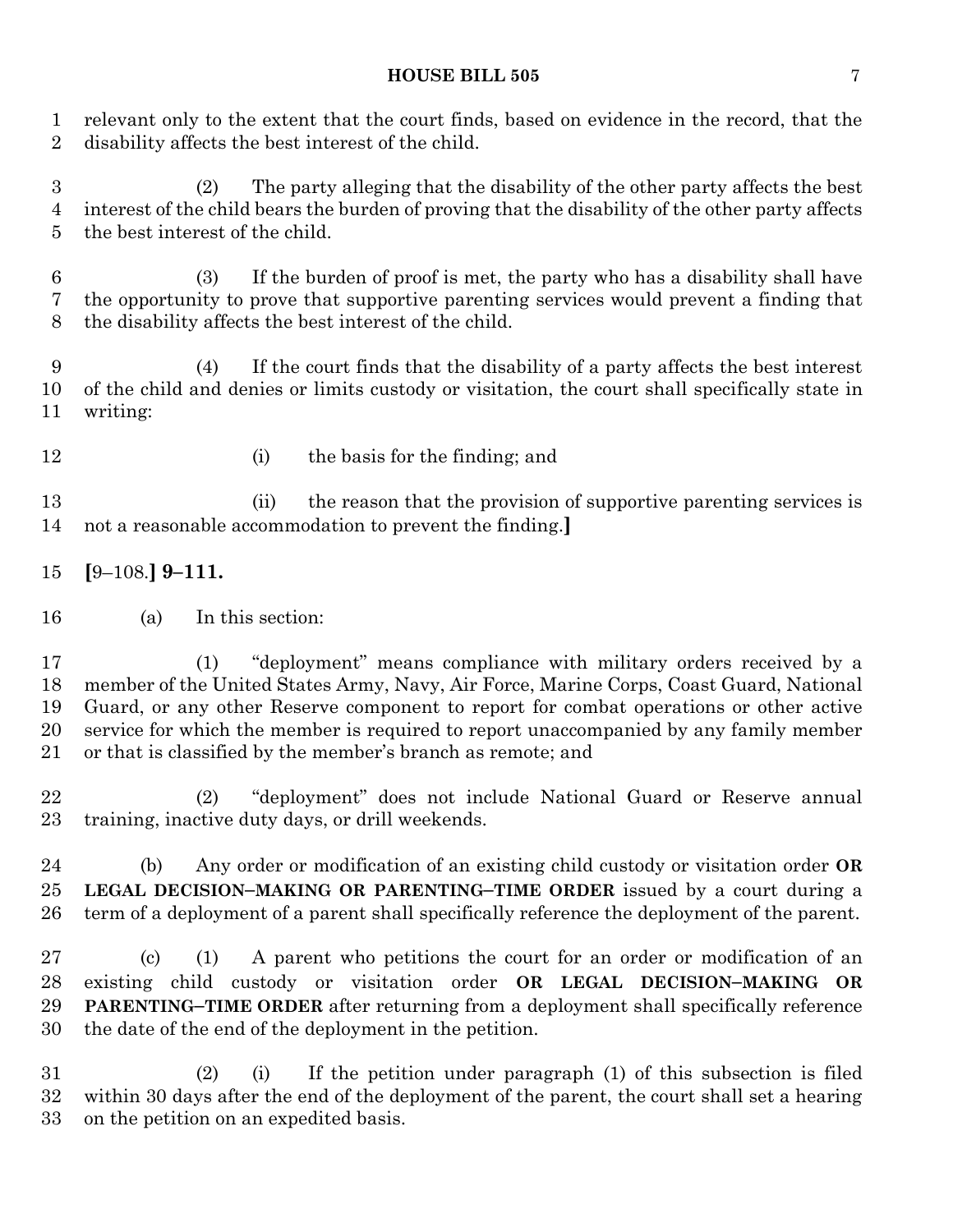| $\mathbf{1}$<br>$\sqrt{2}$<br>3 | If the court finds that extenuating circumstances prohibited the<br>(ii)<br>filing of the petition within 30 days after the end of the deployment of the parent, the court<br>may set a hearing on the petition on an expedited basis whenever the petition is filed. |
|---------------------------------|-----------------------------------------------------------------------------------------------------------------------------------------------------------------------------------------------------------------------------------------------------------------------|
| $\overline{4}$<br>5             | (d)<br><b>Custody</b><br>visitation<br><b>LEGAL</b><br>Any<br>DECISION-MAKING<br><b>OR</b><br>or<br><b>PARENTING-TIME</b> order issued based on the deployment of a parent shall require that:                                                                        |
| $6\phantom{.}6$<br>7            | the other parent reasonably accommodate the leave schedule of the<br>(1)<br>parent who is subject to the deployment;                                                                                                                                                  |
| 8<br>9<br>10                    | the other parent facilitate opportunities for telephone and electronic<br>(2)<br>mail contact between the parent who is subject to the deployment and the child during the<br>period of deployment; and                                                               |
| 11<br>12                        | the parent who is subject to the deployment provide timely information<br>(3)<br>regarding the parent's leave schedule to the other parent.                                                                                                                           |
| 13<br>14                        | <b>SUBTITLE 2. LEGAL DECISION MAKING AND PARENTAL</b><br><b>RESPONSIBILITY - JUDICIAL DETERMINATIONS.</b>                                                                                                                                                             |
| 15                              | $9 - 201.$                                                                                                                                                                                                                                                            |
| 16                              | THE PURPOSES OF THIS SUBTITLE ARE TO:                                                                                                                                                                                                                                 |
| 17<br>18                        | (1)<br>PROMOTE STABILITY AND LONG-TERM HEALTH AND WELFARE<br>FOR CHILDREN BY:                                                                                                                                                                                         |
| 19<br>20<br>21                  | (I)<br>ENSURING THAT CHILDREN HAVE FREQUENT, REGULAR,<br>CONTINUING, AND EXTENDED CONTACT WITH PARENTS WHO HAVE THE ABILITY TO<br>ACT IN THE BEST INTEREST OF THEIR CHILDREN;                                                                                         |
| 22<br>23<br>24<br>25            | (II)<br>CREATING FAMILY AND CASE-SPECIFIC PARENTING-TIME<br>SCHEDULES FOR DAY-TO-DAY ACCESS, SHARED HOLIDAYS, VACATIONS, CULTURAL<br>OR RELIGIOUS EVENTS, AND PARTICIPATION IN SPECIAL OCCASIONS WITH THE<br><b>EXTENDED FAMILY OF EITHER PARENT;</b>                 |
| 26<br>27<br>28                  | ENCOURAGING PARENTS TO SHARE IN THE RIGHTS AND<br>(III)<br>RESPONSIBILITIES OF RAISING THEIR CHILDREN WHEN THE PARENTS DO NOT<br><b>RESIDE TOGETHER; AND</b>                                                                                                          |
| 29<br>30                        | (IV) FOSTERING CHILDREN'S RELATIONSHIPS WITH SIBLINGS<br>AND WITH SIGNIFICANT ADULTS IN THE CHILDREN'S LIVES;                                                                                                                                                         |
| 31                              | (2)<br>PROVIDE CHILDREN WITH PHYSICAL AND EMOTIONAL SECURITY                                                                                                                                                                                                          |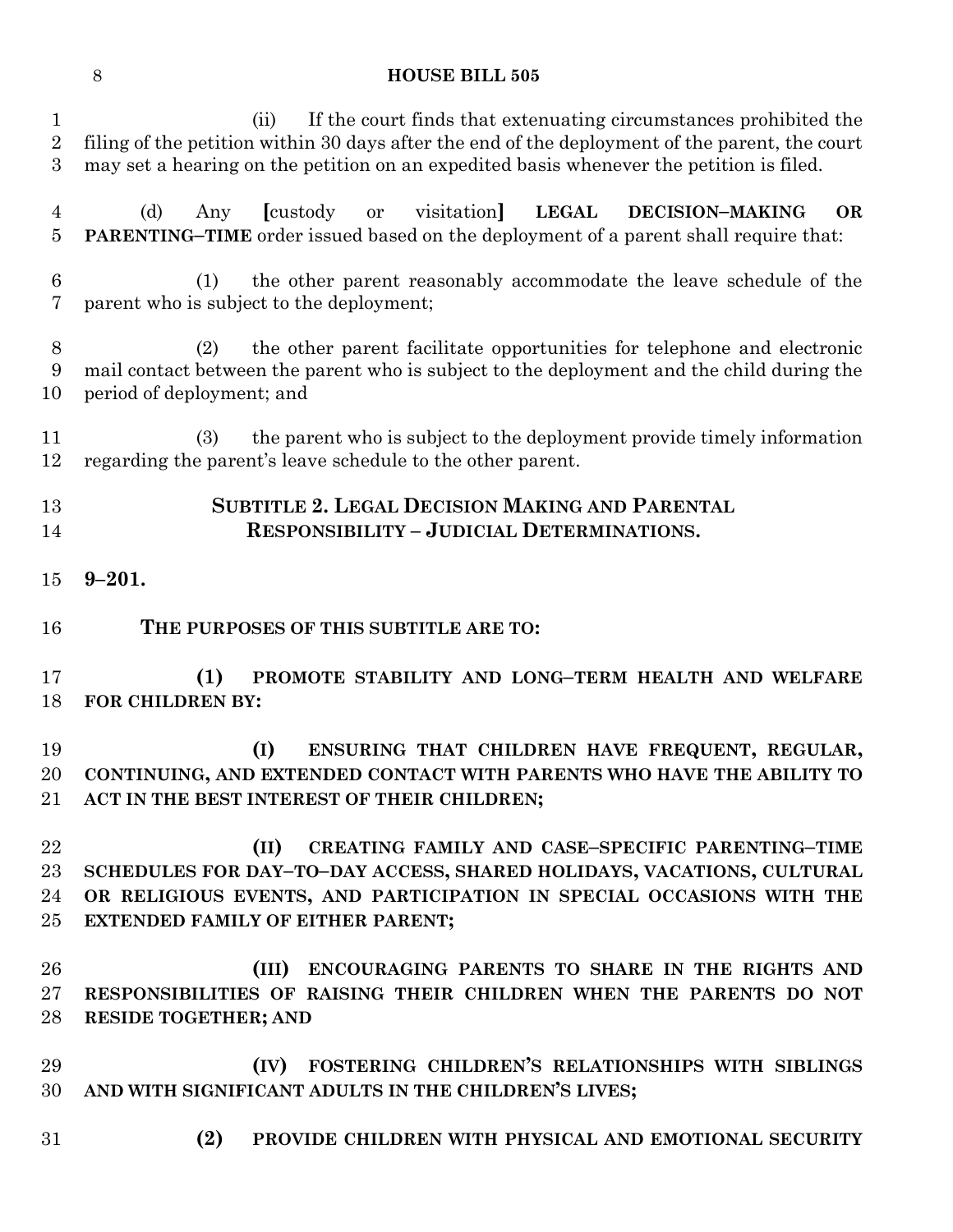| $\mathbf{1}$   | AND PROTECTION FROM EXPOSURE TO CONFLICT AND VIOLENCE; AND                 |
|----------------|----------------------------------------------------------------------------|
| $\overline{2}$ | PROVIDE FOR AN EXPEDITIOUS, THOUGHTFUL, AND CONSISTENT<br>(3)              |
| 3              | PROCESS FOR DECISION MAKING BY COURTS TO PROTECT THE BEST INTEREST OF      |
| $\overline{4}$ | CHILDREN.                                                                  |
| 5              | $9 - 202.$                                                                 |
| 6              | SUBJECT TO THE PROVISIONS OF $\S$ § 9-104, 9-105, AND 9-106 OF THIS<br>(A) |
| $\overline{7}$ | TITLE, IN DETERMINING WHAT LEGAL DECISION-MAKING AUTHORITY AND             |
| 8              | PARENTING TIME IS IN THE BEST INTEREST OF THE CHILD, THE COURT MAY         |
| 9              | <b>CONSIDER THE FOLLOWING FACTORS:</b>                                     |
| 10             | (1)<br>STABILITY AND THE FORESEEABLE HEALTH AND WELFARE OF THE             |
| 11             | CHILD;                                                                     |
| 12             | (2)<br>FREQUENT, REGULAR, AND CONTINUING CONTACT WITH PARTIES              |
| 13             | WHO CAN ACT IN THE CHILD'S BEST INTEREST;                                  |
| 14             | WHETHER AND HOW PARTIES WHO DO NOT LIVE TOGETHER WILL<br>(3)               |
| 15             | SHARE THE RIGHTS AND RESPONSIBILITIES OF RAISING THE CHILD;                |
| 16             | THE CHILD'S RELATIONSHIP WITH EACH PARTY, ANY SIBLINGS,<br>(4)             |
| 17             | OTHER RELATIVES, AND INDIVIDUALS WHO ARE OR MAY BECOME IMPORTANT IN THE    |
| 18             | <b>CHILD'S LIFE;</b>                                                       |
| 19             | THE CHILD'S PHYSICAL AND EMOTIONAL SECURITY AND<br>(5)                     |
| 20             | PROTECTION FROM CONFLICT AND VIOLENCE;                                     |
| 21             | THE CHILD'S DEVELOPMENTAL NEEDS, INCLUDING PHYSICAL<br>(6)                 |
| 22             | SAFETY, EMOTIONAL SECURITY, POSITIVE SELF-IMAGE, INTERPERSONAL SKILLS,     |
| $23\,$         | AND INTELLECTUAL AND COGNITIVE GROWTH;                                     |
| 24             | (7)<br>THE DAY-TO-DAY NEEDS OF THE CHILD, INCLUDING EDUCATION,             |
| 25             | SOCIALIZATION, CULTURE AND RELIGION, FOOD, SHELTER, CLOTHING, AND          |
| 26             | MENTAL AND PHYSICAL HEALTH;                                                |
| $27\,$         | (8)<br>HOW TO:                                                             |
| 28             | PLACE THE CHILD'S NEEDS ABOVE THE PARTIES' NEEDS;<br>(I)                   |
| 29             | (II)<br>PROTECT THE CHILD FROM THE NEGATIVE EFFECTS OF ANY                 |
| 30             | <b>CONFLICT BETWEEN THE PARTIES; AND</b>                                   |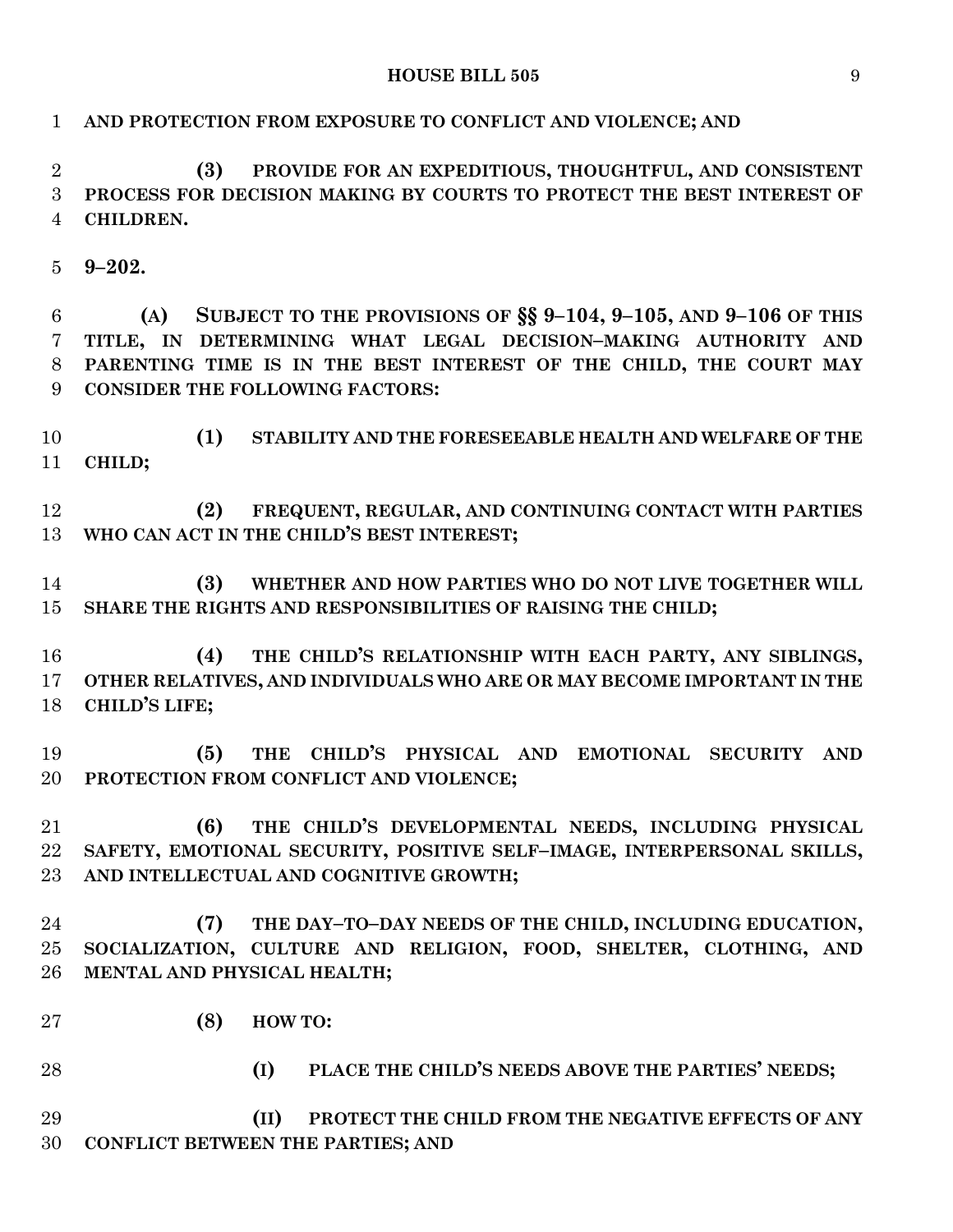**(III) MAINTAIN THE CHILD'S RELATIONSHIP WITH THE PARTIES, SIBLINGS, OTHER RELATIVES, OR OTHER INDIVIDUALS WHO HAVE OR LIKELY MAY HAVE A SIGNIFICANT RELATIONSHIP WITH THE CHILD; (9) THE AGE OF THE CHILD;**

# **(10) ANY MILITARY DEPLOYMENT OF A PARTY AND ITS EFFECT, IF ANY, ON THE PARENT–CHILD RELATIONSHIP;**

**(11) ANY PRIOR COURT ORDERS OR AGREEMENTS;**

 **(12) EACH PARTY'S ROLE AND TASKS RELATED TO THE CHILD AND HOW, IF AT ALL, THOSE ROLES AND TASKS HAVE CHANGED;**

 **(13) THE LOCATION OF EACH PARTY'S HOME AS IT RELATES TO THEIR ABILITY TO COORDINATE PARENTING TIME, SCHOOL, AND ACTIVITIES;**

**(14) THE PARTIES' RELATIONSHIP WITH EACH OTHER, INCLUDING:**

**(I) HOW THEY COMMUNICATE WITH EACH OTHER;**

# **(II) WHETHER THEY CAN CO–PARENT WITHOUT DISRUPTING THE CHILD'S SOCIAL AND SCHOOL LIFE; AND**

 **(III) HOW THE PARTIES WILL RESOLVE ANY DISPUTES IN THE FUTURE WITHOUT THE NEED FOR COURT INTERVENTION;**

**(15) THE CHILD'S PREFERENCE, IF AGE–APPROPRIATE; AND**

 **(16) ANY OTHER FACTOR THAT THE COURT CONSIDERS APPROPRIATE IN DETERMINING HOW TO BEST SERVE THE PHYSICAL, DEVELOPMENTAL, AND EMOTIONAL NEEDS OF THE CHILD.**

 **(B) THE COURT SHALL ARTICULATE ITS FINDINGS OF FACT ON THE RECORD, INCLUDING:**

 **(1) THE CONSIDERATION OF EACH FACTOR LISTED IN SUBSECTION (A) OF THIS SECTION;**

 **(2) THE CONSIDERATION OF ANY OTHER FACTOR THAT THE COURT CONSIDERED; AND**